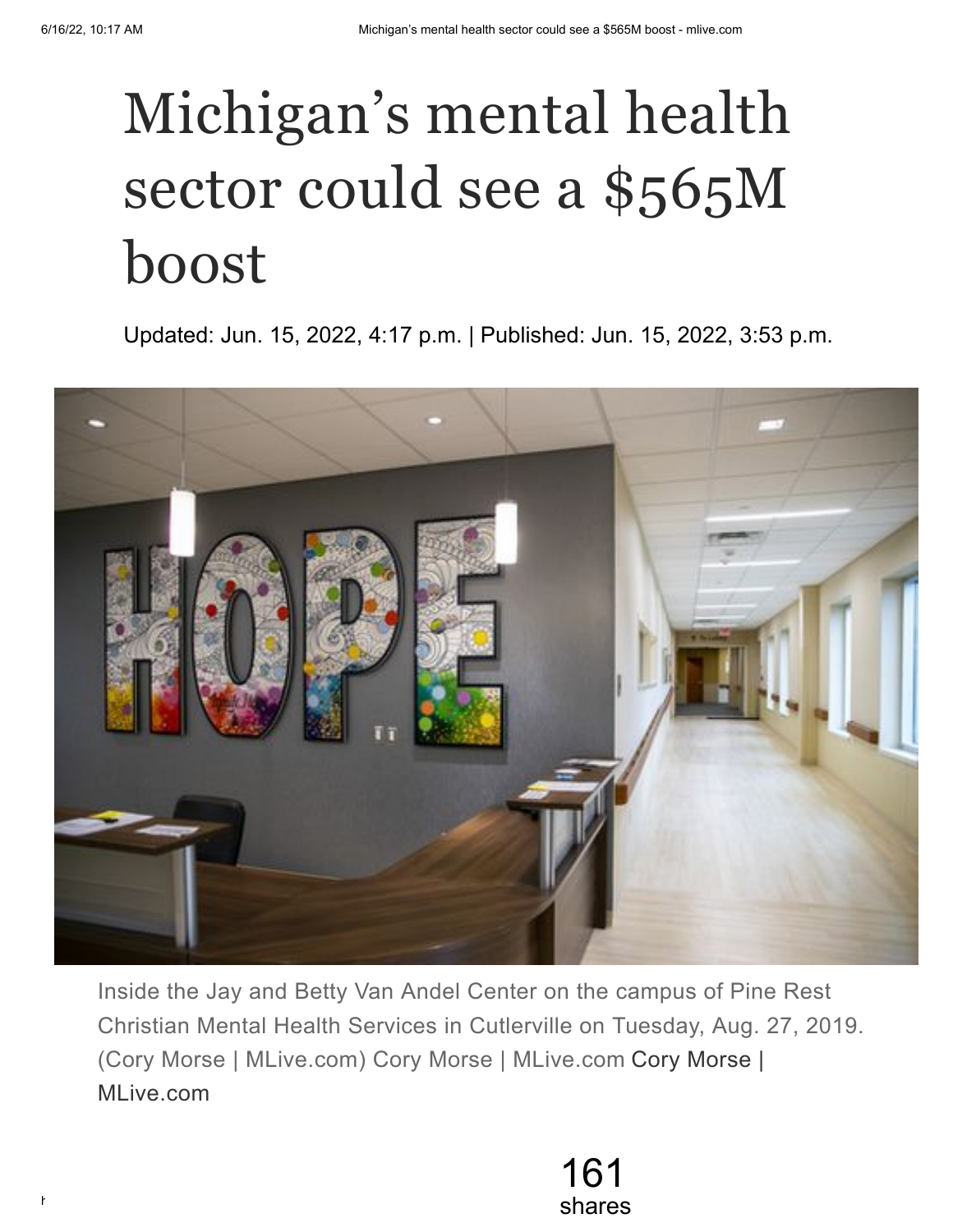**By Jordyn Hermani | [jhermani@mlive.com](http://www.mlive.com/staff/jhermani1/posts.html)**

Michigan's mental health system is poised to receive the largest infusion of funding its seen in decades after the state Senate overwhelmingly gave the OK to an appropriations bill totaling more than \$560 million.

Passing in a 36-1 vote on Wednesday was SB [714,](https://www.legislature.mi.gov/(S(wggc501cwcbgidovubytvzvt))/mileg.aspx?page=getObject&objectName=2021-SB-0714) sponsored by Senate Majority Leader Mike Shirkey, R-Clarklake, which would earmark \$565.5 million in mostly federal funding to help reform the state's mental health systems.

toward making sure they do." "Our state's mental health system is failing patients, their families, health care providers, and taxpayers, " Shirkey said in a statement following the vote. "Everyone in our state should have access to quality mental health services regardless of their means or where they live. Today, we've taken a critical step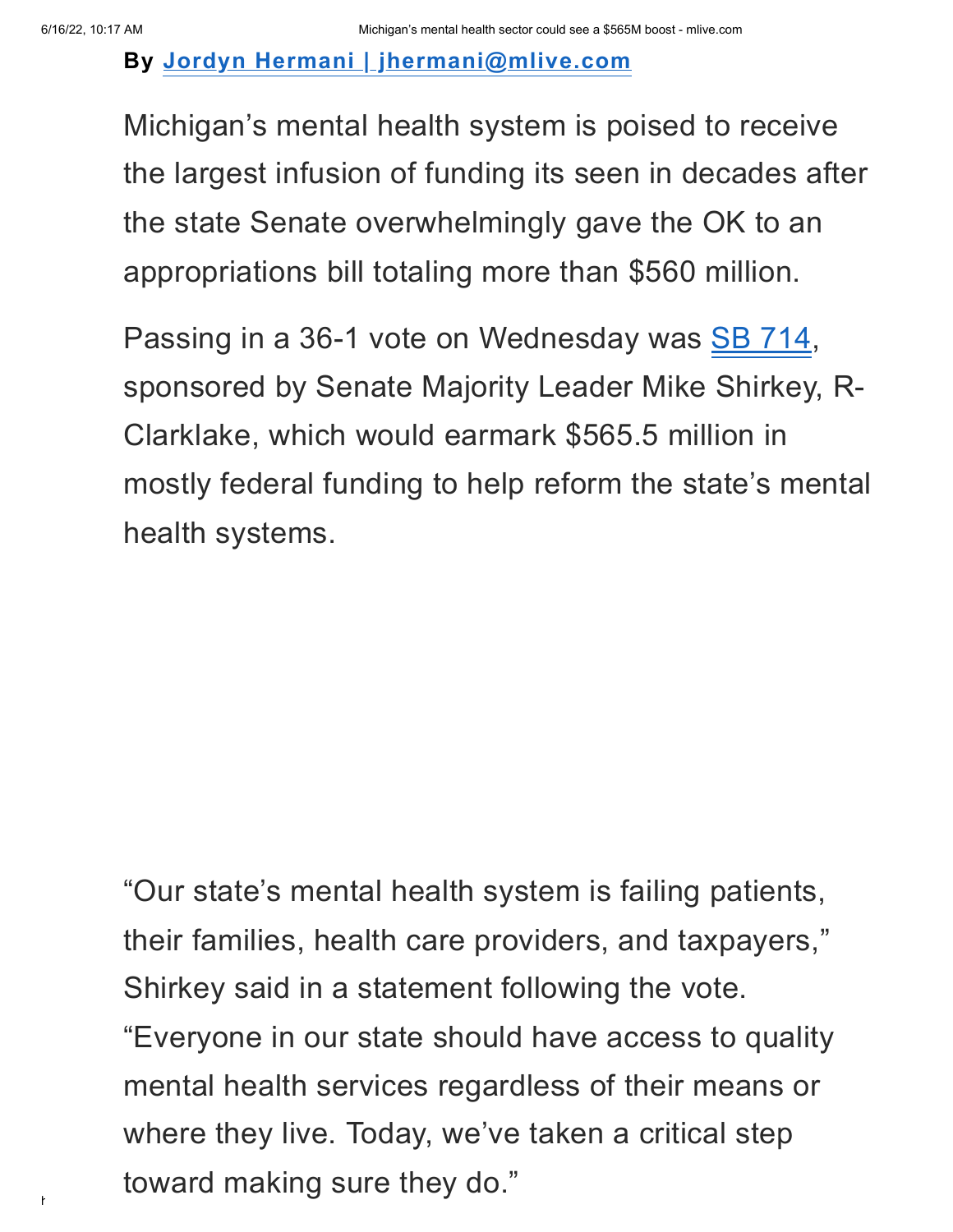The predominance of that money, \$548.7 million, will come from Michigan's Coronavirus State Fiscal Recovery Fund established through the American Rescue Plan Act. The rest is sourced from the state's general fund and the overall dollar amount will be split between the Department of Labor and Economic Opportunity (LEO) and the Department of Health and Human Services (DHHS).

Among the items funded are \$100 million worth of infrastructure grants for pediatric inpatient services, \$50 million for community mental health services integration readiness, \$35 million for the expansion of mental health services and \$25 million for the clinical integration fund.

 $^\prime$  essential health provider loan repayments, \$25 million There is also an additional \$25 million earmarked for crisis stabilization units, \$25 million for Michigan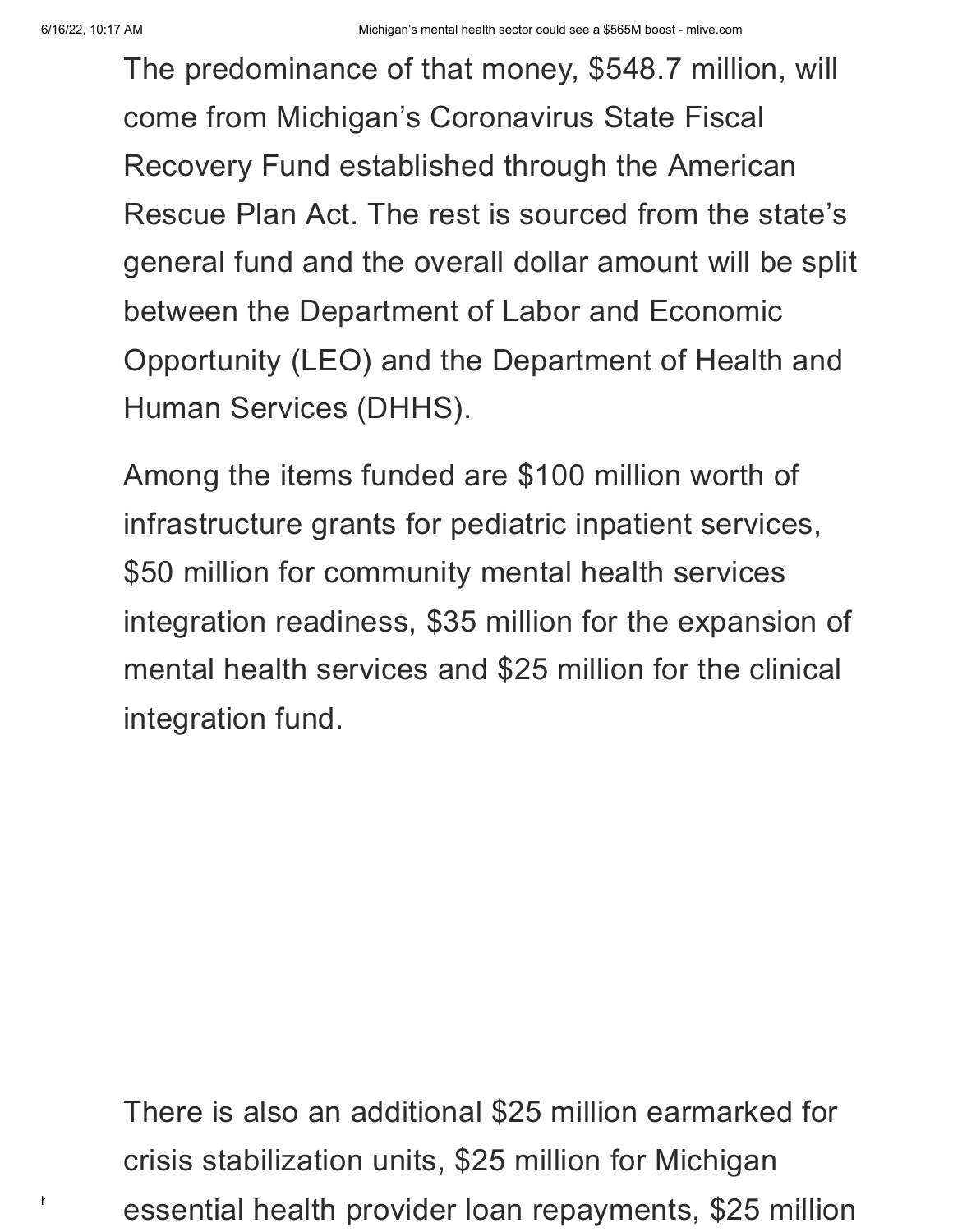for psychiatric residential treatment facilities and another \$25 million for state psychiatric hospital capital outlay. All of this funding would be directed toward the DHHS for use.

Meanwhile LEO would receive roughly \$31 million in funding from the state fiscal recovery fund, with the bulk (\$30 million) going to support a career path apprenticeship program. The remaining money would then go toward an enhancement grant for the McLaren Greenlawn Hospital in Lansing for a behavioral health pilot project.

There are, however, some stipulations involved – namely that a chunk of this fund shift could only occur if two bills in the Senate, SB 597 and SB 598, are signed into law. Those pieces of legislation seek to integrate both physical and mental health services and are each sponsored by Shirkey.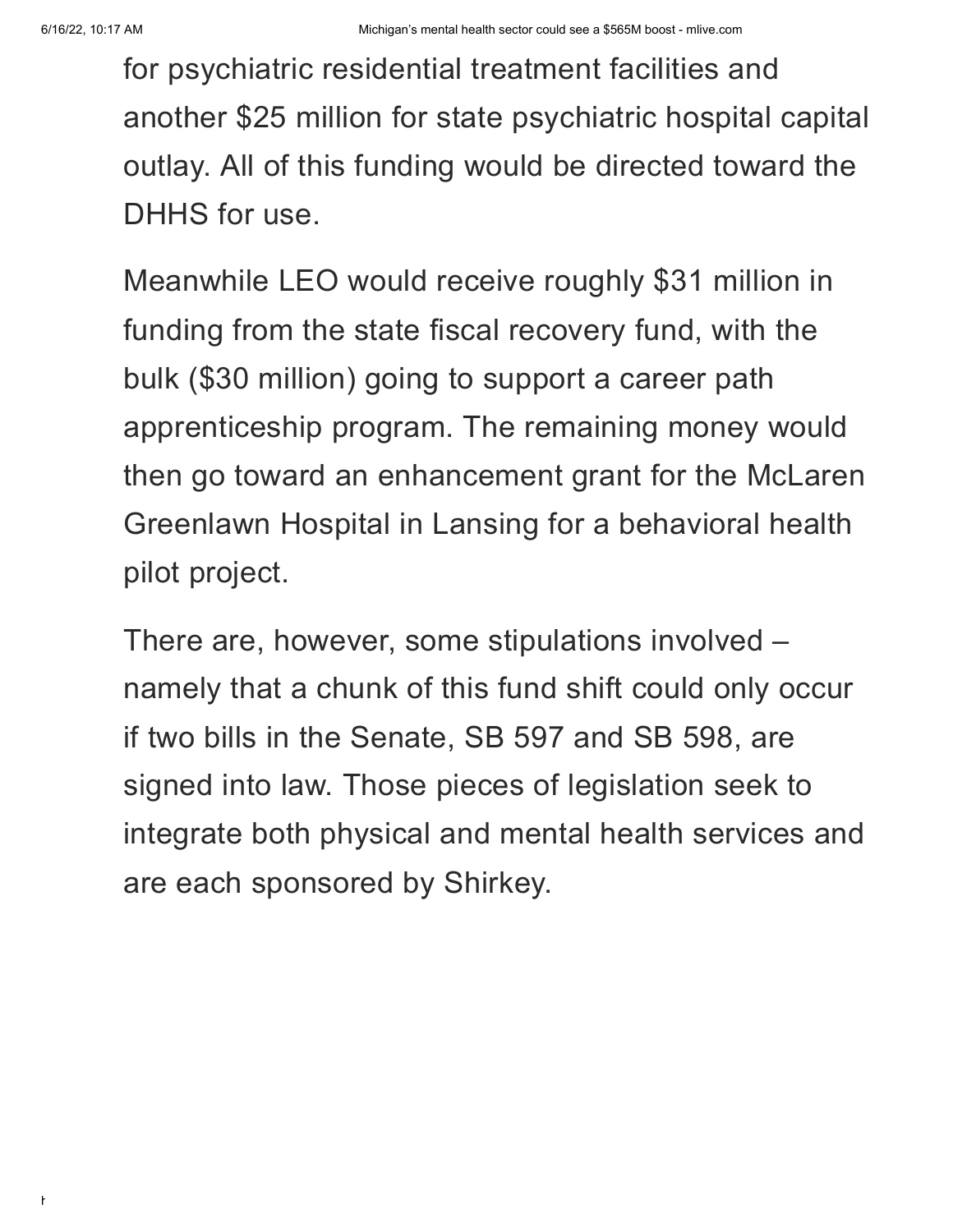They have been opposed by several community mental health organizations for myriad reasons, including the belief that changes proposed under the bills would create further hardships to accessing care while not ensuring enough oversight or accountability.

One of the pots of funding affected in SB 714 would be \$15 million slated toward Medicaid mental health services. Other projects impacted includes \$25 million in grant funding for facilities and providers that integrate their setting with physical and behavioral health services and providers, as well as \$15 million in funding for the Detroit Wayne Integrated Health Network to implement a centrally located integrated service center to provide both physical and mental health services.

It would also impact \$10 million in funding for the Jail Diversion Fund to dole out grants to local entities to establish or expand jail diversion programs; half of those grants would go to community-based mobile crisis intervention services while the other would go to pre-arrest or post-arrest diversion programs for individuals with behavioral health needs.

https://www.mlive.com/politics/2022/06/michigans-mental-health-sector-could-see-a-565m-boost.html 5/8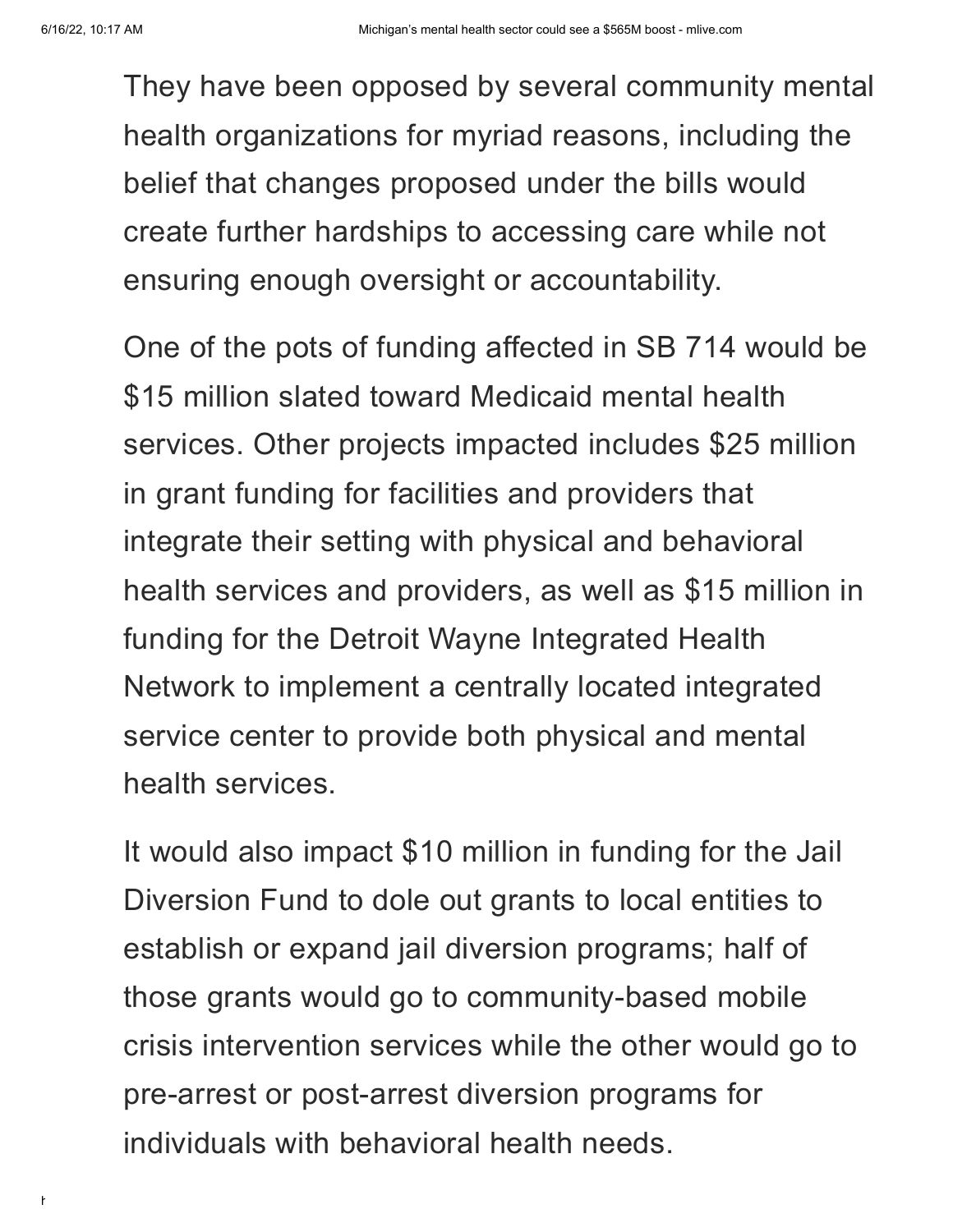In total some estimate the appropriation could be shortened by more than \$100 million should it pass without the passage of Shirkey's other bills. Yet some mental health groups believe that even if that funding does fall through, the Legislature would find a way to still reach those areas of interest.

Bobby Dorigo Jones, vice president of the group Michigan's Children, said he had a "hard time believing that some version of funds are not going to pass before the end of this session" should SB 714 pass without the other two Senate bills first being signed into law

"The lack of investment in our mental health system – whether it's access or professionals – is the number one reason why people in the state are not able to access the mental health care they need. … I have to